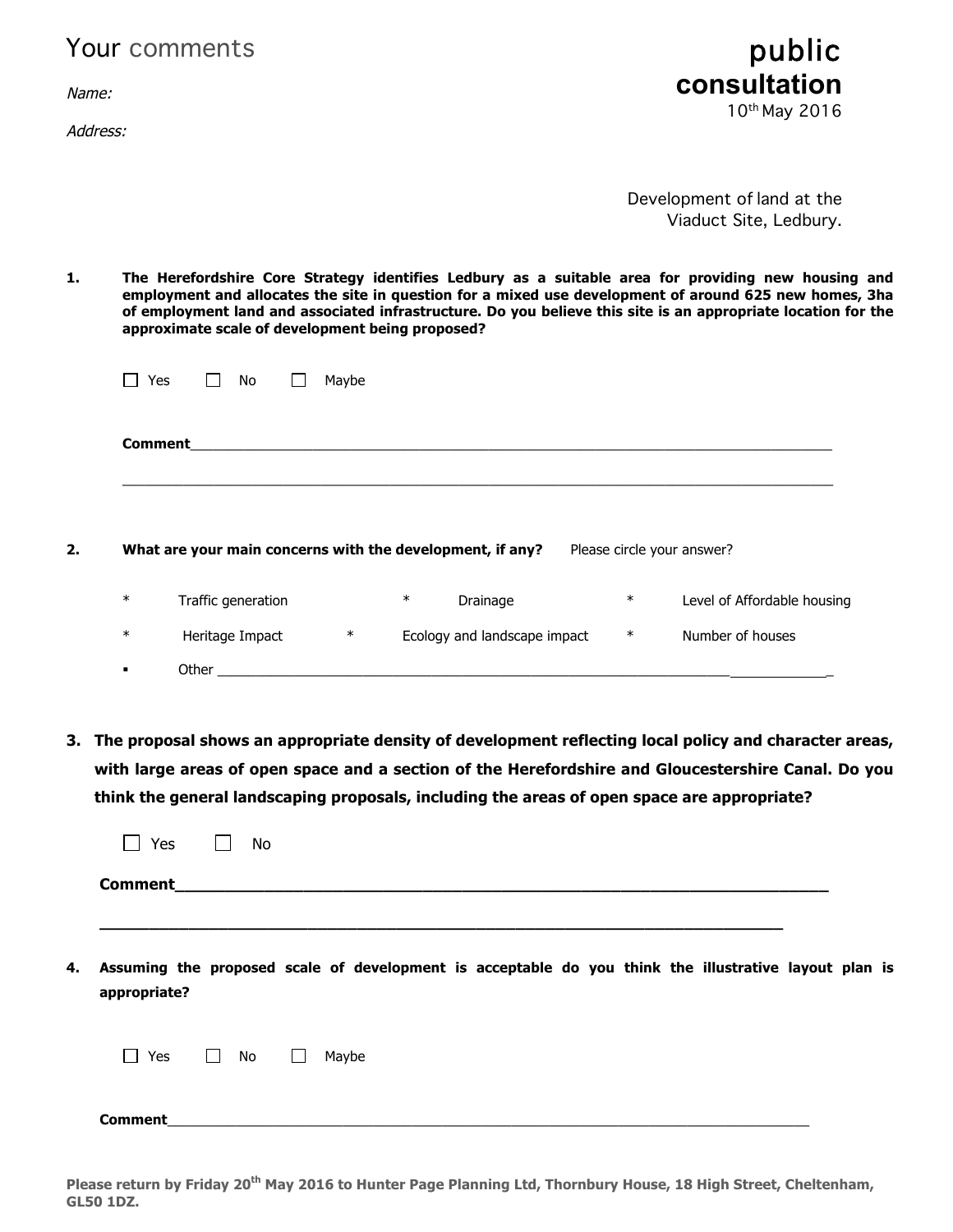#### **5. The proposal will provide up to 40% of the new housing as affordable housing. Do you feel this proportion is:**

- a. Too low (not enough affordable housing)
- b. About right
- c. Too high (too much affordable housing)

Please circle your answer.

# **6. Would do you think is the priority tenure for the affordable housing in Ledbury. Please circle your answer**

|    | Social Rent                                     |            |    |
|----|-------------------------------------------------|------------|----|
|    | Affordable Rent                                 |            |    |
|    | Shared Ownership (part rent / part buy)         |            |    |
|    | Low cost purchase                               |            |    |
|    | <b>Comment</b>                                  |            |    |
| 7. | In terms of housing design, would you support - |            |    |
|    | A contemporary approach                         | <b>Yes</b> | No |
|    | OR:                                             |            |    |
|    | A traditional approach                          | Yes        | No |
|    |                                                 |            |    |

**8. What do you think of the general access proposals, including vehicular access via the Bromyard Road and pedestrian and cycle access through the south of the site via the Viaduct?** Please circle your answer.

Good **Average** Poor

**Please explain your answer below.**

## **9. What do you think of the proposal for a section of the Herefordshire and Gloucestershire Canal through the site?**

Support No strong view either way biect

**Please explain your answer below.**

**Please return by Friday 20th May 2016 to Hunter Page Planning Ltd, Thornbury House, 18 High Street, Cheltenham, GL50 1DZ.** 

\_\_\_\_\_\_\_\_\_\_\_\_\_\_\_\_\_\_\_\_\_\_\_\_\_\_\_\_\_\_\_\_\_\_\_\_\_\_\_\_\_\_\_\_\_\_\_\_\_\_\_\_\_\_\_\_\_\_\_\_\_\_\_\_\_\_\_\_\_\_\_\_\_\_\_\_\_\_\_\_\_\_\_\_\_\_\_\_\_\_\_\_\_\_\_\_\_\_\_\_\_\_